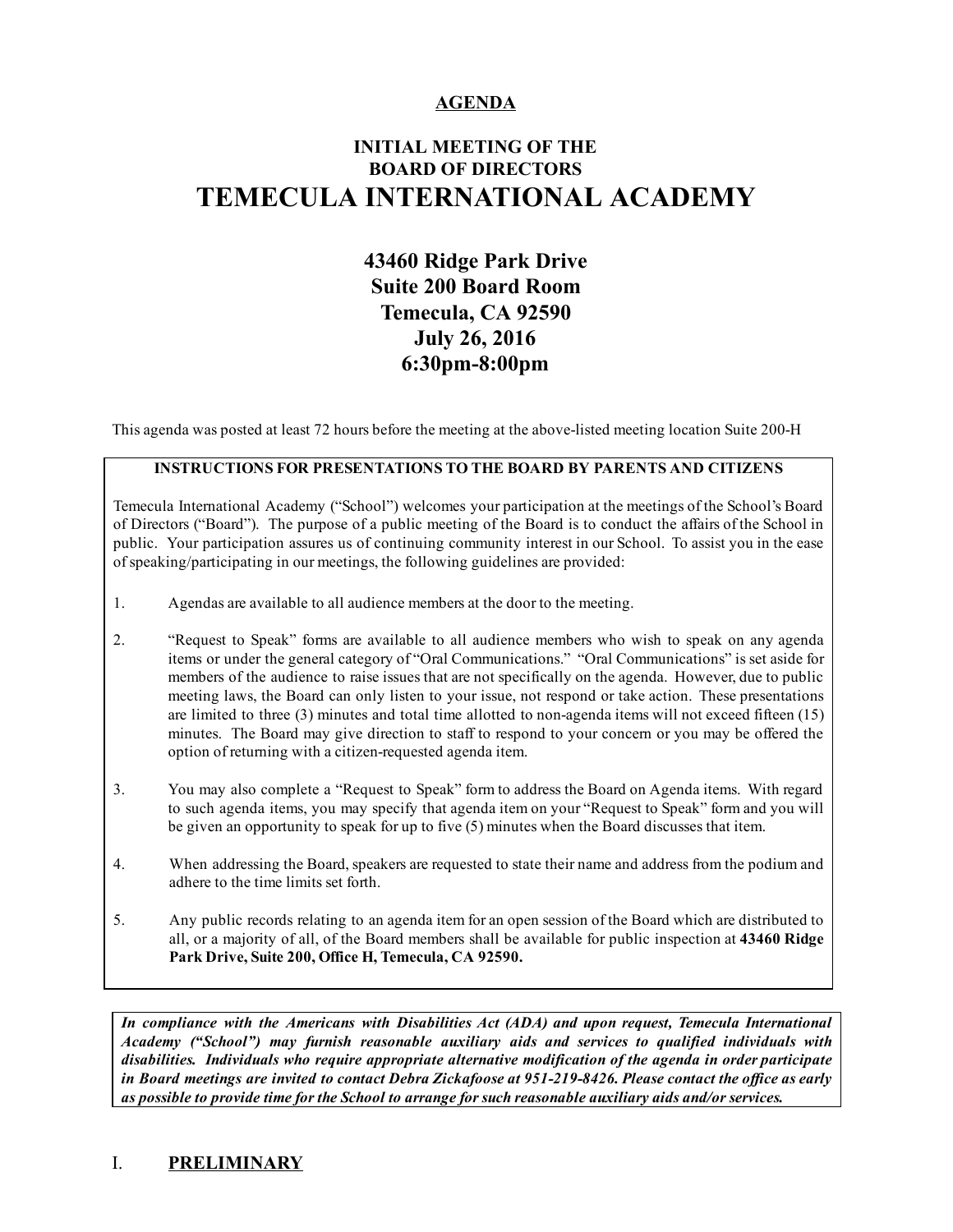# A. CALL TO ORDER

# B. ROLL CALL & ESTABLISHMENT OF QUORUM

- C. PLEDGE OF ALLEGIANCE
- D. APPOINTMENT OF PRESIDENT, SECRETARY, AND CHIEF FINANCIAL OFFICER
- E. APPROVAL OF AGENDA

# II. COMMUNICATIONS

## A. ORAL COMMUNICATIONS

ORAL COMMUNICATIONS: Non-agenda items: no individual presentation shall be for more than three (3) minutes and the total time for this purpose shall not exceed fifteen (15) minutes. Ordinarily, Board members will not respond to presentations and no action can be taken due to California's public meeting laws. However, the Board may give direction to staff following a presentation.

## III. CONSENT ITEMS

All matters listed under the consent agenda are considered by the Board to be routine and will be approved/enacted by the Board in one motion in the form listed below. Unless specifically requested by a Board member or a member of the public to be removed from the Consent Agenda for discussion, there will be no discussion of these items prior to the Board votes on them. The President recommends approval of all items on the consent agenda.

A. NONE

## IV. ITEMS SCHEDULED FOR DISCUSSION AND/OR ACTION

- A. DISCUSSION OF PROCESS FOR PREPARATION OF MINUTES
- B. APPROVAL OF ARTICLES OF INCORPORATION
- C. APPROVAL OF THE ACTION BY WRITTEN CONSENT OF SOLE INCORPORATOR
- D. APPROVAL OF BYLAWS